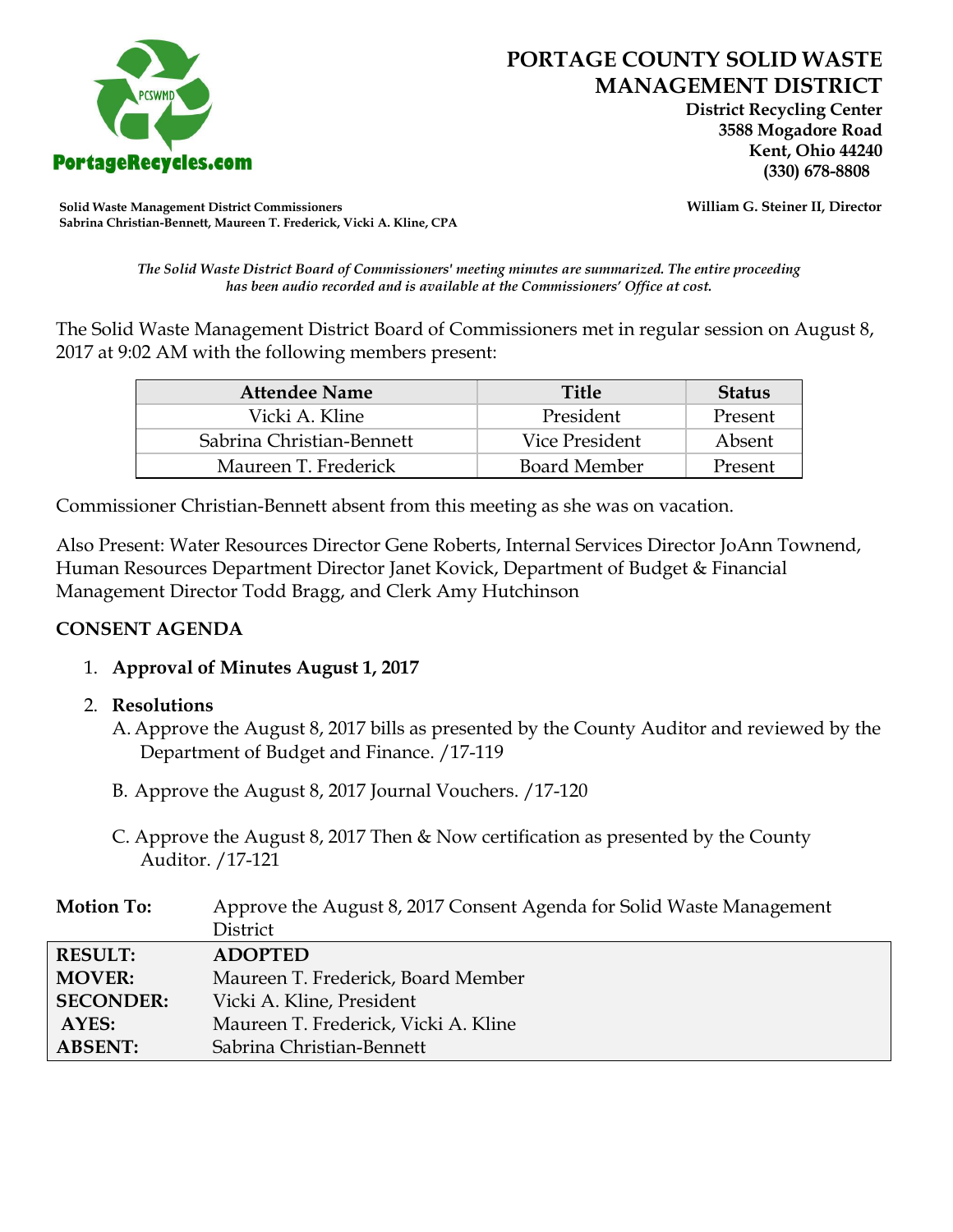## 3. **Discussion**

A. Recycling Cart Loan: The Mahoning County Solid Waste Management District has asked to borrow forty recycling carts for the Canfield Fair which runs from Wednesday, August  $30<sup>th</sup>$  through Monday, September  $4<sup>th</sup>$ , in the event that their carts do not arrive in time. Commissioner Kline is concerned that the District will receive all the carts back in good condition and Director Roberts mentioned the carts are actually green surplus carts that are replacements for the blue carts. The Board approved the request for Mahoning County.

## **RESOLUTION NO. 17-119 - RE: BILLS APPROVED AND CERTIFIED TO THE PORTAGE COUNTY AUDITOR FOR PAYMENT.**

It was moved by Maureen T. Frederick, seconded by Vicki A. Kline that the following resolution be adopted:

- **RESOLVED,** that the bills were approved and certified to the County Auditor for payment, contingent upon the review of the Portage County Department of Budget and Financial Management, Department of Internal Services or other designee on August 8, 2017 in the total payment amount of **\$12,638.72 for Funds 8300-8399** as set forth in the Accounts Payable Warrant Report on file in the office of the Portage County Auditor; and be it further
- **RESOLVED,** that the District Board of Commissioners finds and determines that all formal actions of this Board concerning and relating to the adoption of this resolution were taken in an open meeting of this Board and that all deliberations of this Board that resulted in those formal actions were in meeting open to the public in compliance with the law including Section 121.22 of the Ohio Revised Code.

Roll call vote as follows:

Vicki A. Kline, Yea; Sabrina Christian-Bennett, Absent; Maureen T. Frederick, Yea;

**RESOLUTION NO. 17-120 - RE: APPROVAL OF JOURNAL VOUCHERS/ENTRIES.**

It was moved by Maureen T. Frederick, seconded by Vicki A. Kline that the following Resolution be adopted:

**WHEREAS,** the Ohio Revised Code requires that warrants be approved by the District Board of Commissioners for the Portage County Solid Waste Management District prior to their issuance, and **WHEREAS,** there are other similar financial transactions defined as journal

vouchers/entries that are dissimilar in that they are used to pay for charges for